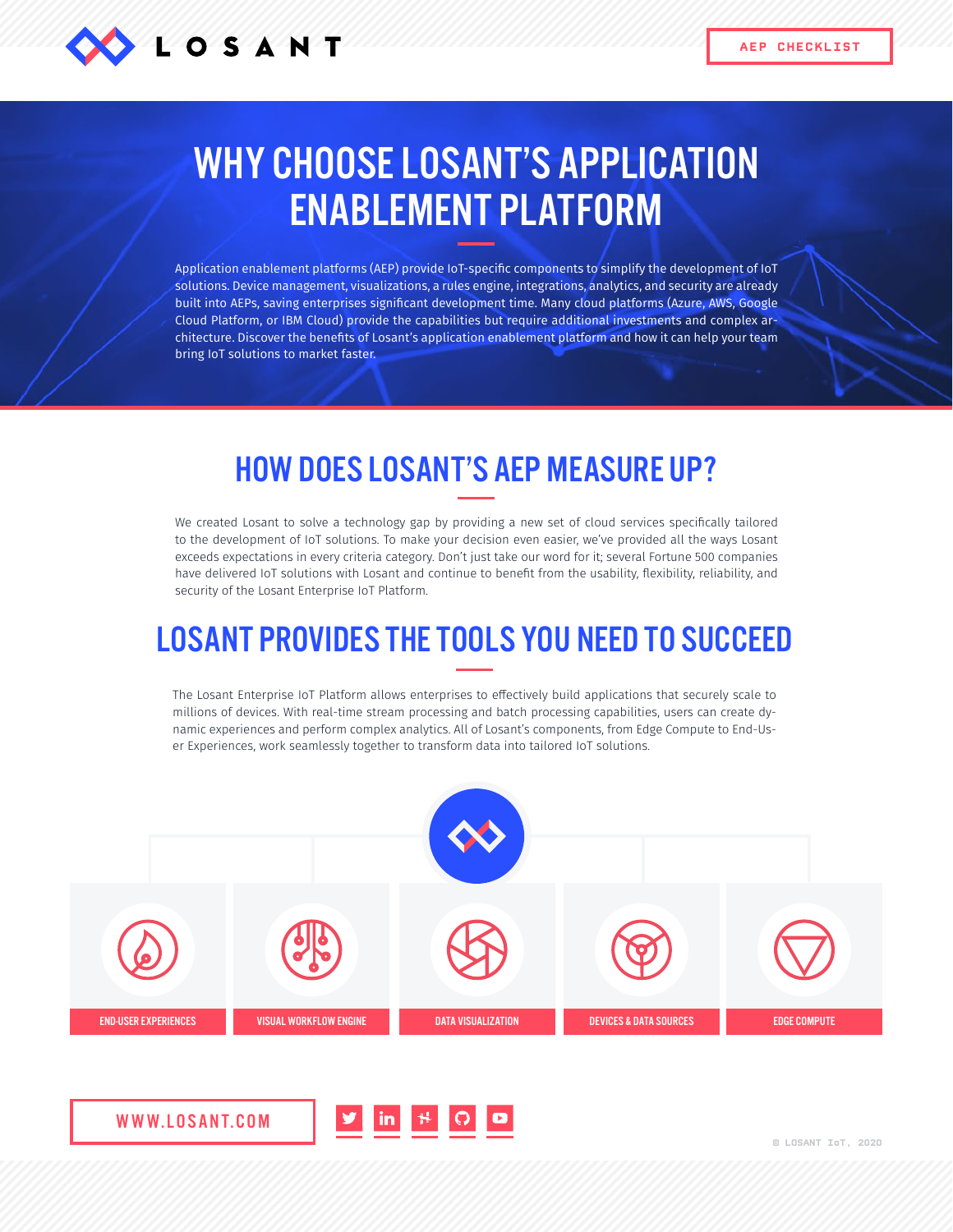

**AEP CHECKLIST**

|                   | <b>REQUIREMENTS</b>           | <b>FEATURES</b>                                                                                                                                                           | <b>PLATFORM A</b> | <b>PLATFORM B</b> | <b>LOSANT</b> |
|-------------------|-------------------------------|---------------------------------------------------------------------------------------------------------------------------------------------------------------------------|-------------------|-------------------|---------------|
|                   | <b>Security &amp; Privacy</b> | • C 2 Type 2 Compliant                                                                                                                                                    |                   |                   |               |
|                   |                               | · TLS 1.3 and 1.2 with 2048 bit key length encryption in transit                                                                                                          | $\checkmark$      |                   |               |
|                   |                               | • AES 256 encryption at rest                                                                                                                                              |                   |                   |               |
| <b>ESSENTIALS</b> |                               | . Hosted on GCP for ISO and SOC compliant infrastructure                                                                                                                  |                   |                   |               |
|                   |                               | . On-premises and dedicated cloud deployment options                                                                                                                      |                   |                   |               |
|                   |                               | • 24-48 hour response time for critical security patches                                                                                                                  | $\checkmark$      |                   |               |
|                   |                               | · Two-factor authentication                                                                                                                                               |                   |                   |               |
|                   |                               | . Minimum password complexity requirements                                                                                                                                |                   |                   |               |
|                   |                               | · Automatic account lockout on failed log-in attempts                                                                                                                     |                   |                   |               |
|                   |                               | · JWT specification for authentication tokens                                                                                                                             | $\checkmark$      |                   |               |
|                   |                               | · Per-device and revocable authentication keys                                                                                                                            |                   |                   |               |
|                   | <b>Disaster Recovery</b>      | · Local resilience with edge                                                                                                                                              |                   |                   |               |
|                   |                               | · Cloud resilience                                                                                                                                                        |                   |                   |               |
|                   |                               | · Multi-level data protection<br>- User interface and application gateway<br>- Data repositories<br>- Connectivity and network infrastructure<br>- Analytics applications |                   |                   |               |
|                   |                               | . Recovery point objective (RPO) and recovery time objective (RTO) goals                                                                                                  |                   |                   |               |
|                   | <b>Market Longevity</b>       | · Established clients & references                                                                                                                                        |                   |                   |               |
|                   |                               | · Stability in the market                                                                                                                                                 |                   |                   |               |
|                   |                               | • Solid financials                                                                                                                                                        |                   |                   |               |
|                   |                               |                                                                                                                                                                           |                   |                   |               |

• Proven track record



 $\begin{array}{ccc} \sqrt{2} & \sqrt{2} & \sqrt{2} & \sqrt{2} & \sqrt{2} & \sqrt{2} & \sqrt{2} & \sqrt{2} & \sqrt{2} & \sqrt{2} & \sqrt{2} & \sqrt{2} & \sqrt{2} & \sqrt{2} & \sqrt{2} & \sqrt{2} & \sqrt{2} & \sqrt{2} & \sqrt{2} & \sqrt{2} & \sqrt{2} & \sqrt{2} & \sqrt{2} & \sqrt{2} & \sqrt{2} & \sqrt{2} & \sqrt{2} & \sqrt{2} & \sqrt{2} & \sqrt{2} & \sqrt{2} & \sqrt{2} & \sqrt{2} & \sqrt{2} & \sqrt{2} & \sqrt{$ 

 $\mathcal{S}$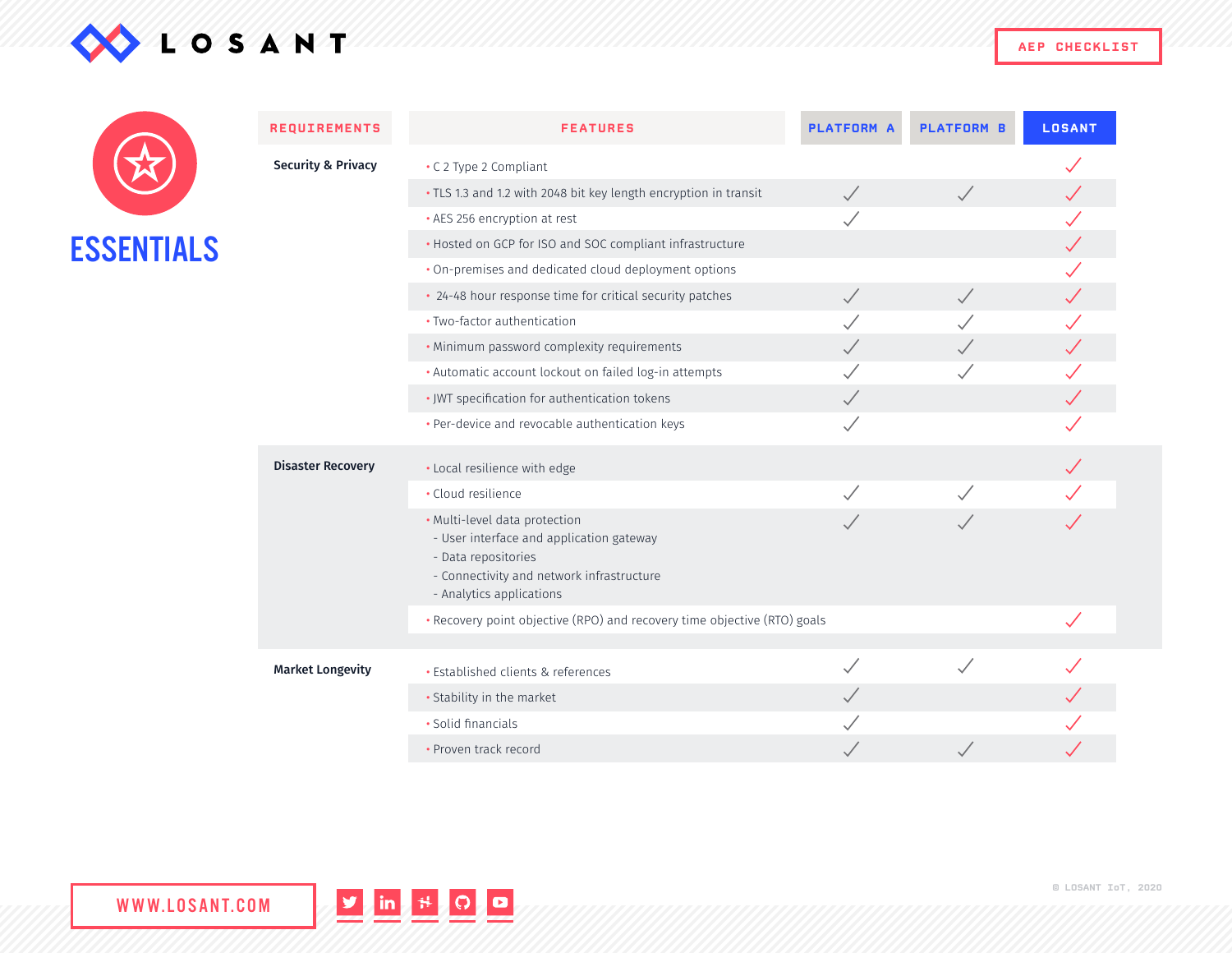

| TECHNICAL |
|-----------|

| <b>REQUIREMENTS</b>                                | <b>FEATURES</b>                                                                                                                                                      | <b>PLATFORM A</b>        | <b>PLATFORM B</b> | <b>LOSANT</b> |
|----------------------------------------------------|----------------------------------------------------------------------------------------------------------------------------------------------------------------------|--------------------------|-------------------|---------------|
| <b>Device Management</b>                           | · Data aggregation supported                                                                                                                                         | Š                        |                   |               |
| (Devices and Data<br>Sources)                      | • Data converters                                                                                                                                                    | $\checkmark$             |                   |               |
|                                                    | · Simulated devices supported                                                                                                                                        |                          |                   |               |
|                                                    | · Support to store raw sensor data                                                                                                                                   | $\checkmark$             |                   |               |
|                                                    | · Support for real-time alerts with integrated workflows (email,<br>mobile alerts, tweets)                                                                           |                          |                   |               |
|                                                    | • Support for geographically structuring of connected buildings<br>(Country -> City -> Building -> Floor -> Room) with locations<br>visible on map                   | $\checkmark$             |                   |               |
|                                                    | · Device twin, digital twin, device shadow                                                                                                                           | Š                        |                   |               |
|                                                    | • Support for OTA updates                                                                                                                                            | $\checkmark$             | $\sqrt{}$         |               |
|                                                    | . Indication of the location (GPS coordinates and indoors) of<br>gateways and sensor devices placement on an imported map<br>(imported from .jpeg, .dwg, .pdf, etc.) |                          |                   |               |
|                                                    | . Device tagging and device state reporting                                                                                                                          | $\checkmark$             |                   |               |
|                                                    | · Embedded hardware device templates for rapid gateway and<br>device registration                                                                                    |                          |                   |               |
|                                                    | • Extensive troubleshooting tools through an interactive device<br>shell and remote log viewing                                                                      | $\checkmark$             |                   |               |
|                                                    | · Mass device registration                                                                                                                                           | $\overline{\phantom{a}}$ |                   |               |
|                                                    | • Field installation and maintenance of the sensors and gateways                                                                                                     | $\checkmark$             |                   |               |
|                                                    | · Built-in rules engine                                                                                                                                              |                          |                   |               |
| <b>User Interface</b><br>(End-User Experiences)    | · Dashboards                                                                                                                                                         | $\checkmark$             |                   |               |
|                                                    | . Custom branded web pages, and custom API endpoints for<br>end users                                                                                                |                          |                   |               |
|                                                    | . Multi-tenant application development for customer divisions<br>or regions                                                                                          |                          |                   |               |
| <b>Rules Engine</b><br>(Visual Workflow<br>Engine) | • Drag-and-drop workflow engine                                                                                                                                      |                          |                   |               |
|                                                    | · Low-to-no-code node-based development                                                                                                                              |                          |                   |               |

V in H O D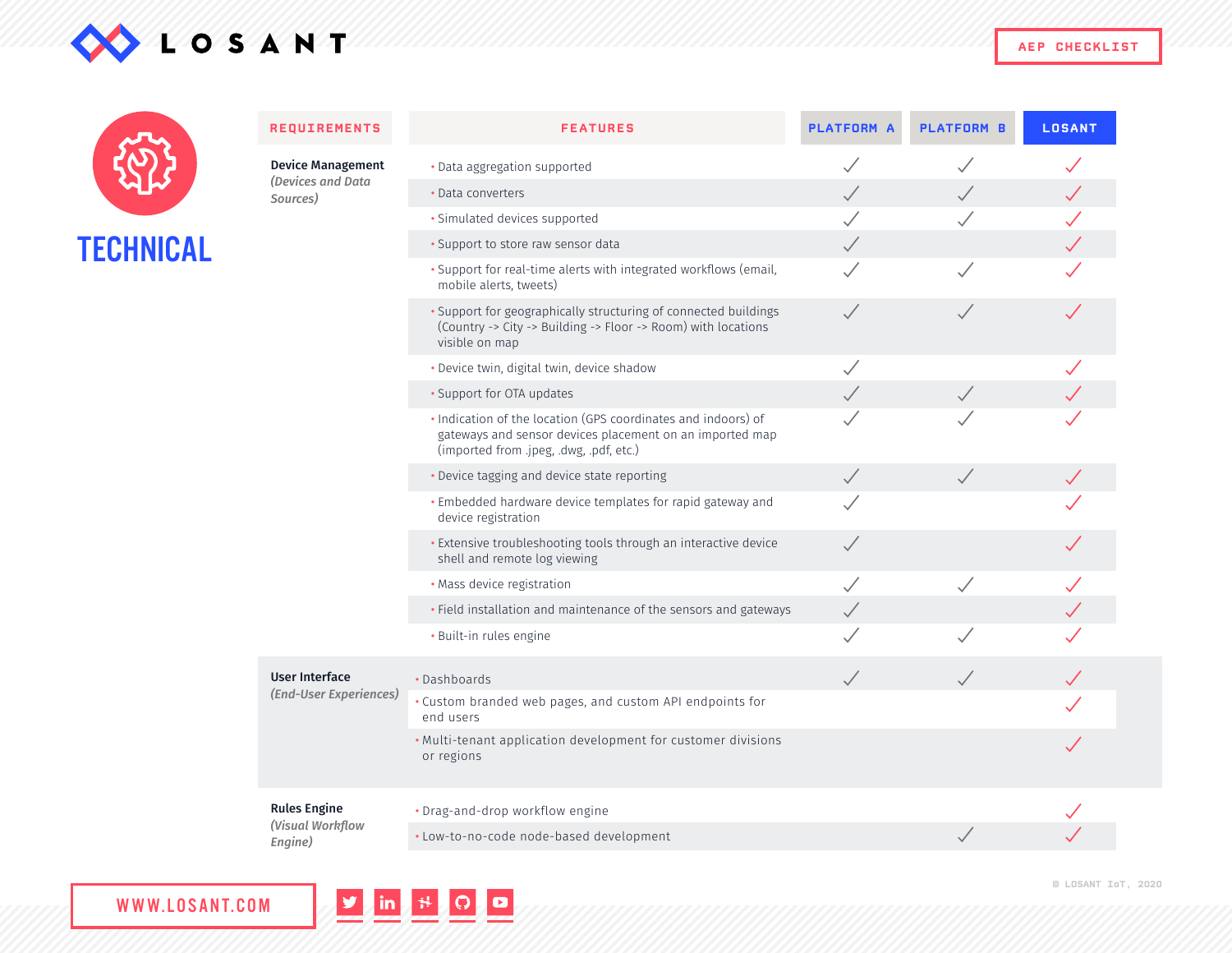



|           | <b>REQUIREMENTS</b>                 | <b>FEATURES</b>                                                                                                                                          | <b>PLATFORM A</b> | <b>PLATFORM B</b> | <b>LOSANT</b> |
|-----------|-------------------------------------|----------------------------------------------------------------------------------------------------------------------------------------------------------|-------------------|-------------------|---------------|
| TECHNICAL | <b>Data Access</b>                  | • Support for real-time analytics                                                                                                                        |                   |                   |               |
|           | (Data Visualization)                | · Support for historical data analytics integration (Jupyter Notebooks)                                                                                  |                   |                   |               |
|           |                                     | · Accessible analytics show individual device level statistics, device<br>state, and device availability                                                 |                   |                   |               |
|           |                                     | • Device and event simulator available                                                                                                                   | $\checkmark$      |                   |               |
|           |                                     | • Location-based service support                                                                                                                         |                   |                   |               |
|           |                                     | · Log analytics (searching, analyzing, and visualizing machine<br>data generated by devices/services in the IoT platform) to gain<br>operational insight |                   |                   |               |
|           |                                     | . Embedded development tool kits with Graphical User Interfaces                                                                                          |                   |                   |               |
|           | <b>Edge Computing</b><br>Capability | . Installed using a container to non-connected devices and<br>microcomputers (Raspberry Pi, Beaglebone, or Arduino)                                      |                   |                   |               |
|           | (Edge Compute)                      | • Local control                                                                                                                                          |                   |                   |               |
|           |                                     | • Functionality can be deployed to environments with low<br>connectivity                                                                                 |                   |                   |               |
|           |                                     | . Enables data filtering at the local level, reducing data noise in your<br>application, saving battery life, and reducing bandwidth load                |                   |                   |               |
|           |                                     | · Updating, versioning, and deploying changes to edge workflows<br>can be performed through the platform                                                 |                   |                   |               |
|           | Connectivity                        | . Device connectivity support for LPWAN agents, IP, LoRa, NB-IoT                                                                                         |                   |                   |               |
|           |                                     | · Protocols supported include HTTP, MQTT, OPC UA, Serial, BACnet                                                                                         |                   |                   |               |



**© LOSANT IoT, 2020**